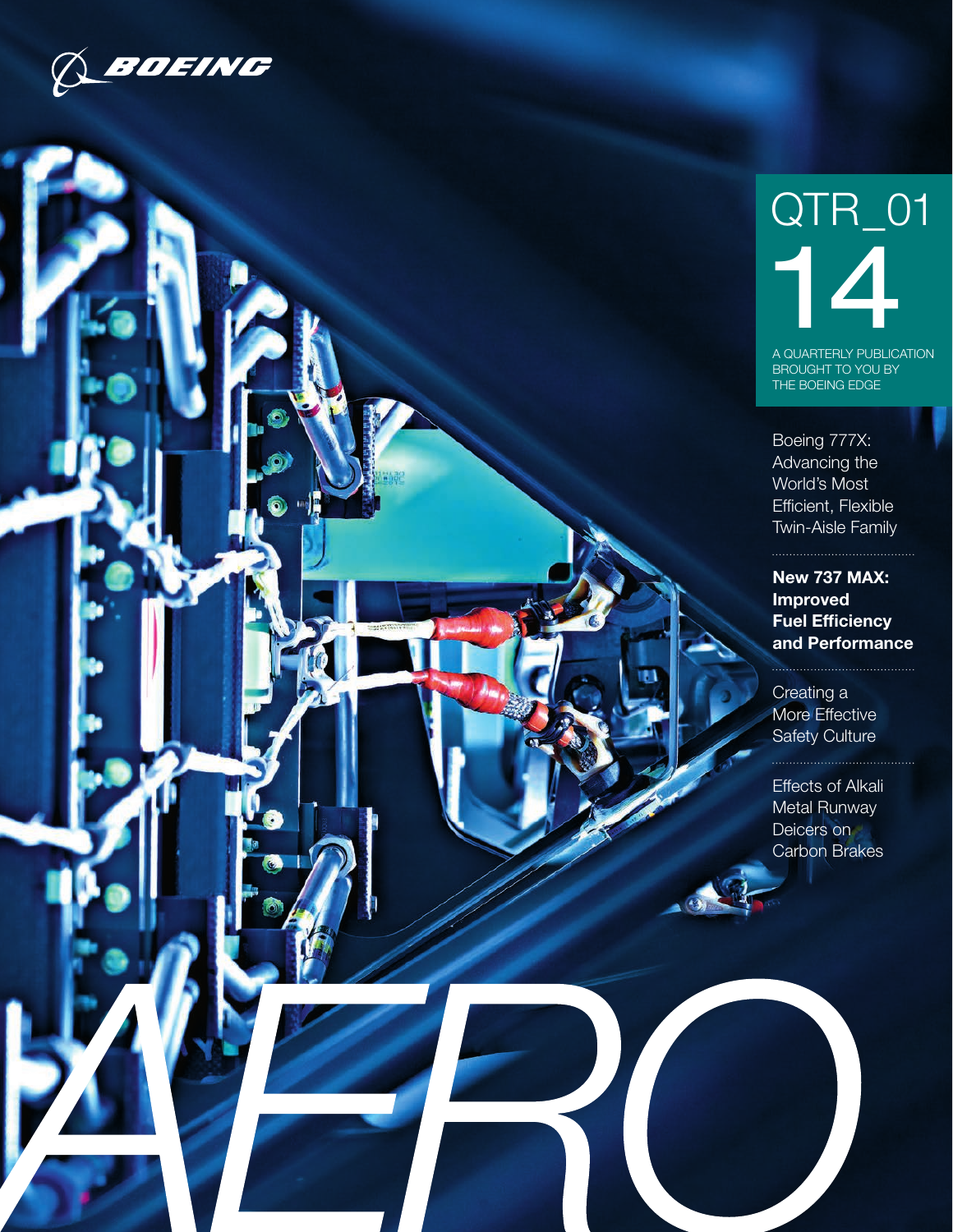# *AERO*

## **Contents**

### 03

Boeing 777X: Advancing the World's Most Efficient, Flexible Twin-Aisle Family

The 777X builds on the passenger-preferred and market-leading 777 while offering more market coverage and revenue capability than the competition.

### 05

### New 737 MAX: Improved Fuel Efficiency and Performance

Boeing's newest airplane family incorporates improvements that increase fuel efficiency, payload, and range and reduce emissions and noise.

### [13](#page-3-0)

### [Creating a More Effective](#page-3-0)  [Safety Culture](#page-3-0)

[A good safety culture encourages employ](#page-3-0)[ees to maintain professional accountability](#page-3-0)  [and voluntarily disclose safety-related](#page-3-0)  [information, such as errors, safety](#page-3-0)  [concerns, and hazards.](#page-3-0)

### 19

13

05

### Effects of Alkali Metal Runway Deicers on Carbon Brakes

Alkali metal runway deicers have the potential to degrade airplane stopping performance. Mitigating actions can reduce the occurrence of catalytic oxidation of carbon brakes.

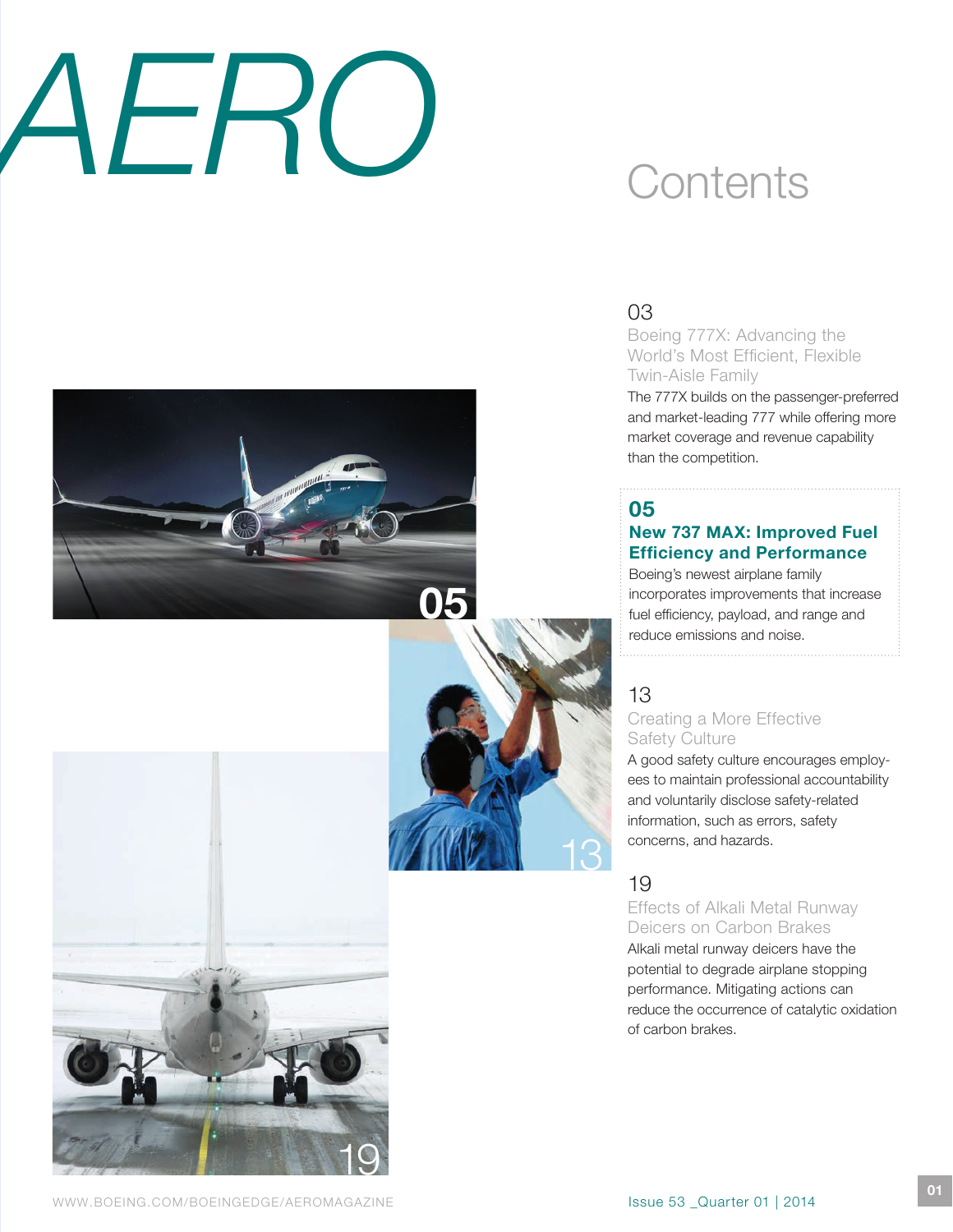<span id="page-2-0"></span>An effective safety culture focuses on understanding and addressing safety issues instead of blaming technicians.

AERO QUARTERLY QUARTERLY QUARTERLY QUARTERLY

12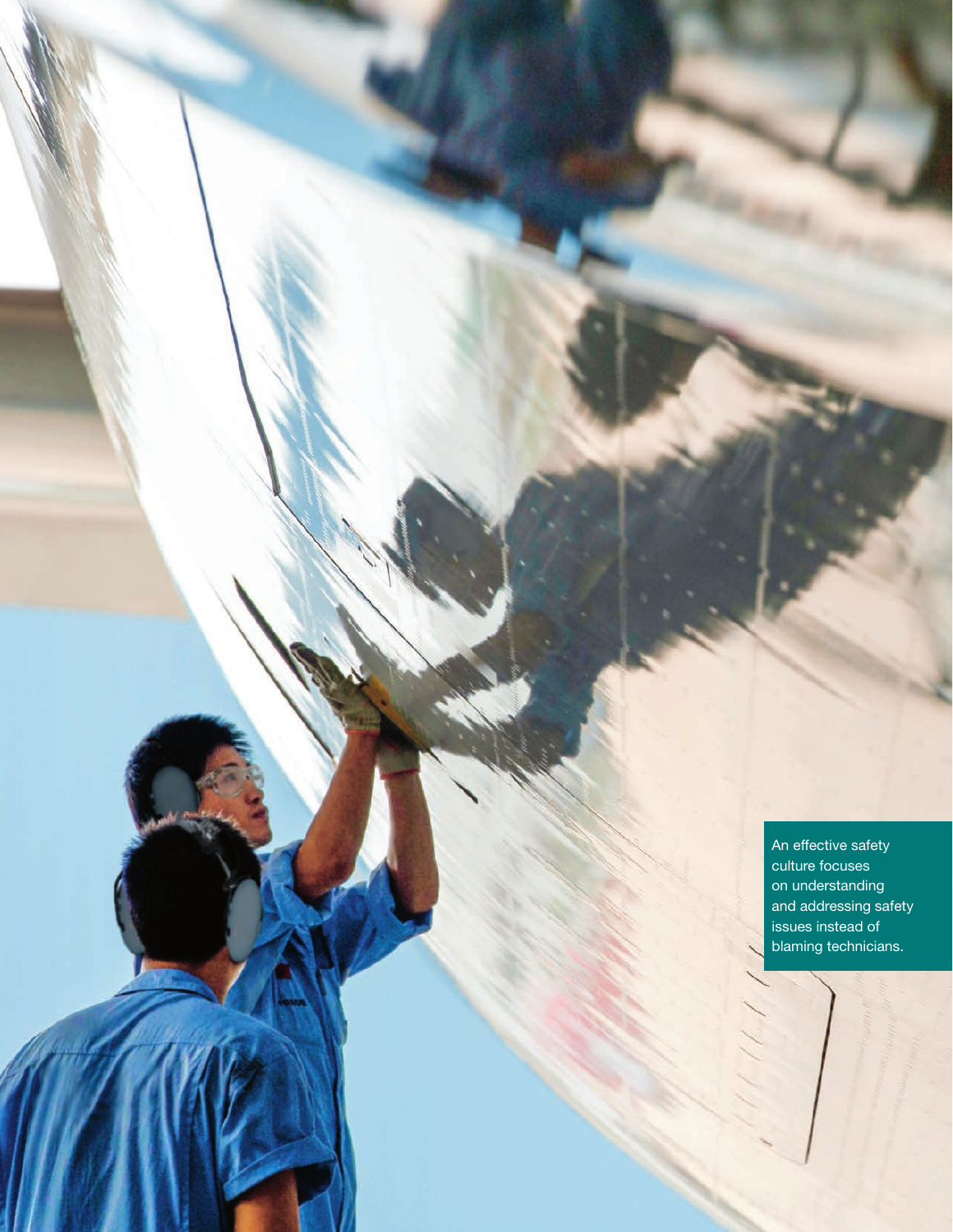# <span id="page-3-0"></span>Creating a More Effective Safety Culture

Airlines seeking ways to create safety cultures should clearly distinguish between acceptable and unacceptable behavior. A good safety culture facilitates the implementation of a Safety Management System (SMS) through encouraging collaborative participation in event investigation and the reporting of important safety-related information.

By Maggie J. Ma, Ph.D., Certified Human Factors Professional, Systems Engineer, Maintenance Human Factors, and William L. Rankin, Ph.D., Boeing Technical Fellow, Maintenance Human Factors

The Boeing Maintenance Human Factors team provides implementation support to customer airlines on a wide array of maintenance human factors safety processes and programs. Operators often ask the team how to promote or facilitate a good safety culture in order to implement these processes and programs.

This article defines a good safety culture in the context of implementing an SMS, outlines the limitations of discipline, provides practical steps on how to establish an effective safety culture, and recommends strategies for dealing with ineffective norms in the workplace.

### ESTABLISHING AN SMS

Most civil aviation authorities around the world either already require or will soon require airlines to have an SMS (see Federal Aviation Administration [FAA] Order VS 8000.367A - Aviation Safety (AVS) Safety Management System Requirements). An SMS involves using reactive, proactive, and predictive hazard identification processes.

Reactive. Accidents and serious incidents are investigated based on the belief that organizations should learn from their mistakes, which provide valuable information. An example of a reactive hazard identification process for maintenance is the

Maintenance Error Decision Aid (MEDA) process. (For more information about MEDA, see *AERO* second-quarter 2007.)

Proactive. An organization's activities to identify safety risks are analyzed based on the belief that system failures can be minimized by identifying safety risks within the system before failure occurs. Examples include quality assurance audits and voluntary reporting systems, such as hazard reporting systems and the Aviation Safety Action Program (ASAP).

Predictive. This approach/process captures system performance as it happens in realtime normal operations, based on the belief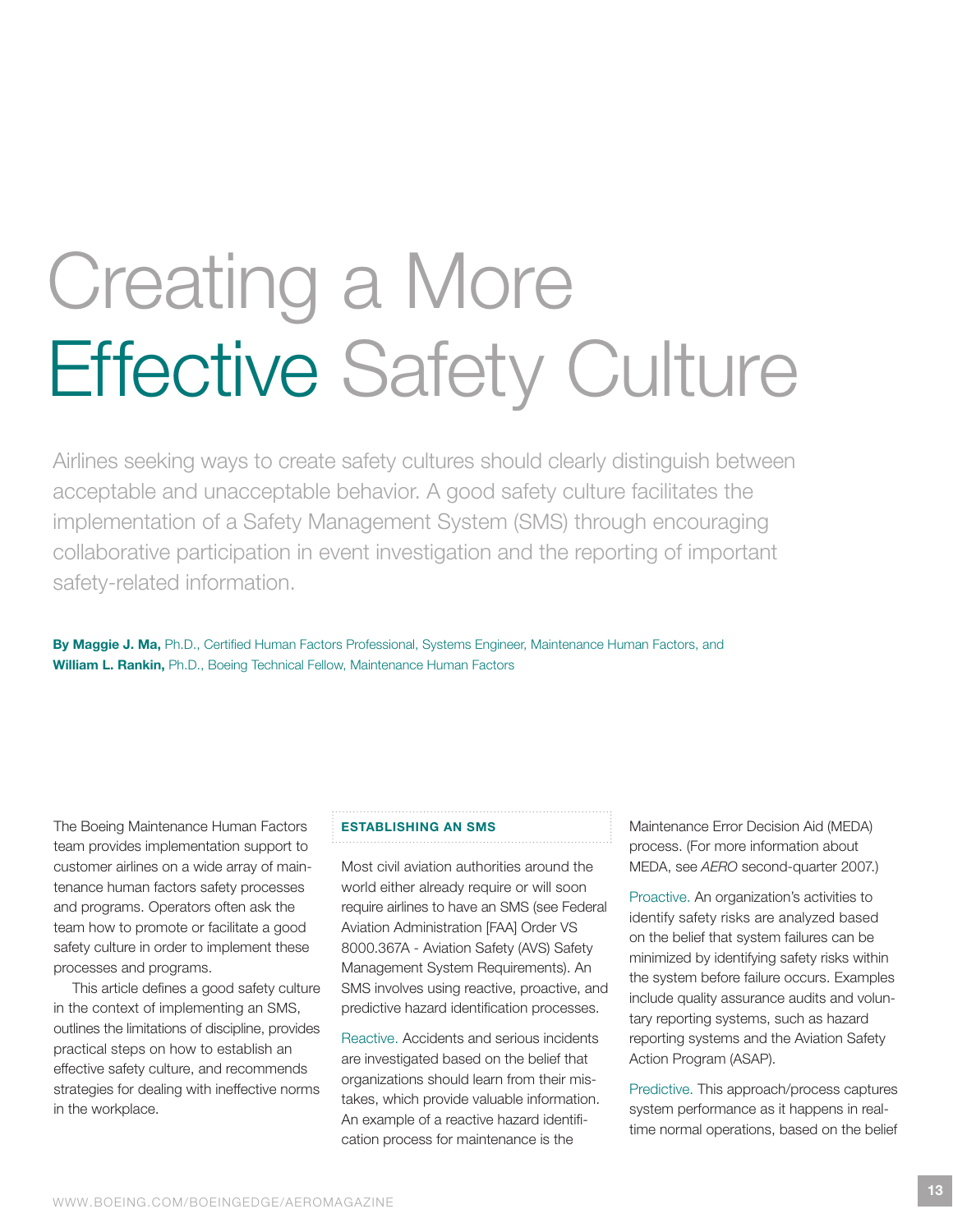

*A Three Aspect Approach to Safety Culture* (adapted from the U.K. Health and Safety Executive Research Report 367, 2005)

that safety management is best accomplished by aggressively seeking information from a variety of sources that may predict emerging safety risks. Examples of these sources include maintenance reliability programs, airplane health management program, and maintenance line operations safety assessment (LOSA). Maintenance LOSA is a tool for collecting safety data by observing maintenance technician behavior during normal maintenance operations. (For more information about LOSA, see *AERO* second-quarter 2012.)

An SMS is much more effective when it is implemented within an appropriate safety culture. The European Aviation Safety Agency first promoted "Culture of Safety" in its basic regulation (EDC 216/2008) that reporting of incidents and other safety occurrences should be facilitated by the establishment of a non-punitive environment in order to encourage reporting of safety information. A U.K. Health and Safety Executive Research Report reviewed safety culture and safety climate literature and identified three interrelated aspects of safety culture (see fig. 1). The International Civil Aviation Organization discusses "non-punitive reporting systems" in its SMS training. "Non-punitive" means that

employees should not be disciplined for reporting bad news (e.g., incidents and safety hazards).

### DEFINING A GOOD SAFETY CULTURE

In the 1997 book *Managing the Risks of Organizational Accidents*, James T. Reason wrote that a good safety culture comprises five elements:

- Informed Culture. Those who manage and operate the system have current knowledge about the human, technical, organizational, and environmental factors that determine the safety of the system as a whole.
- Reporting Culture. People are willing to report errors and near misses.
- Learning Culture. People have the willingness and competence to draw the right conclusions from their safety information system and the will to implement major reforms when the need is indicated.
- Flexible Culture. Organizational flexibility is typically characterized as shifting from the conventional hierarchical structure to a flatter professional structure.

■ Just Culture. An atmosphere of trust is present and people are encouraged or even rewarded for providing essential safety-related information, but there is also a clear line between acceptable and unacceptable behavior.

Of these elements, Just Culture is critical and lays the foundation for the other elements. Just Culture refers to how a company deals with the issue of discipline and is not equivalent to an absence of disciplinary action.

A Just Culture emphasizes shared accountability between the organization and its employees. In the Just Culture, an individual employee is not held accountable for system failures over which he or she has no control, but it does not tolerate conscious disregard of rules, reckless behavior, or gross misconduct. In a Just Culture, event investigation looks beyond the "who" and searches for the "why" so that system issues that lead to errors and violations can be fixed. A Just Culture recognizes that a large proportion of unsafe acts are honest errors, and there is not much corrective or preventative benefit from discipline. According to Reason, only about 10 to 20 percent of actions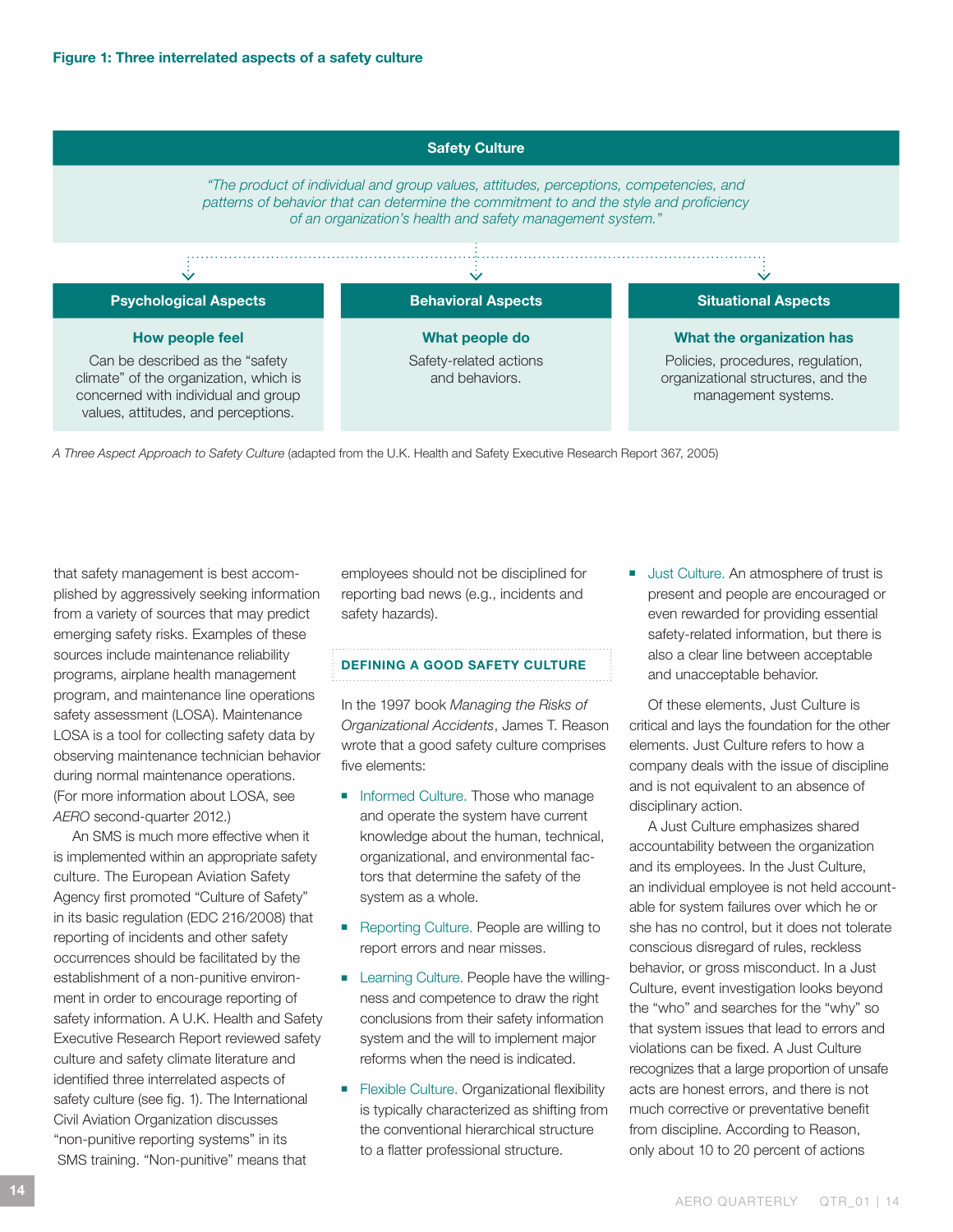### Developing an effective safety culture

According to Heather Baldwin in the article "Remove Your Roadblocks" published by *Aviation Week & Space* in 2012, the following three principles are essential to fundamentally change a company culture and make the transition to a more positive and effective Just Culture:

**Integrity.** Consistency and predictability help build trust. If employees know that a safety policy/procedure applies to every person in the company, and that it will be enforced fairly, the consequence of violating this policy/procedure is then 100 percent predictable. The compliance to the safety policy/procedure will be

improved, and consequently safety performance will be improved.

**Commitment.** Commitment-based safety is more proactive than compliance-based safety because employees willingly participate in the former. To encourage frontline employees (e.g., maintenance technicians) to be more actively involved, they need to be empowered and given more control. For example, they can participate in activities to improve work processes. When frontline employees feel that their voices are heard and valued by management, they will become more motivated and proactive.

**Transparency.** Establish a mechanism that allows employees to express their opinions without fear. If there is no such mechanism or it's impossible to have such a mechanism, find the root cause. Sometimes there is a mechanism established, but it doesn't function, such as an unused suggestion box or managers who collect employee feedback as a formality but don't actually listen to what employees have to say.

contributing to bad events are due to individual issues (e.g., complacency) while the remaining 80 to 90 percent are system issues, such as poor training, inadequate equipment and/or hangar facilities, misleading or incorrect maintenance task information, design issues, inadequate task handover process, task interruption, and time pressure. If 80 to 90 percent of actions leading to an unsafe event are caused by system issues, then discipline is not warranted in a majority of the events.

A Just Culture doesn't completely eliminate discipline; instead, it draws a clear line between acceptable and unacceptable behavior while specifying potential discipline for committing unacceptable behaviors. In general, a Just Culture should lead to an overall reduction in the use of discipline. Management must also ensure that the discipline is carried out consistently for any member of the company who commits unacceptable behaviors. These acceptable and unacceptable behaviors need to be made known to all employees through a clearly written, easily accessible policy and training.

For example, a company can specify that "it is unacceptable to purposefully skip an operational check at the end of a maintenance task." If a technician deliberately chooses to bypass the operational check disregarding the consequence, there will be some form of discipline. On the other hand, if a technician over-torques a bolt because the torque wrench is out of calibration, then he or she should *not* be disciplined. Also, companies should base discipline on the behavior and not on the outcome of an event caused by the behavior.

### THE DRAWBACKS OF DISCIPLINE

According to studies cited by psychologists Carole Wade and Carol Tavris in their 2010 book *Psychology*, using discipline as a control method for behaviors has a number of limitations:

- Discipline is often administered inappropriately.
- People are so mad that they may make decisions based on emotion instead of facts. Discipline may be applied in haste without detailed, deliberate fact gathering.
- The person being disciplined often responds with anxiety, fear, or anger.
- The effects of discipline can be temporary and can depend on whether the person who carried out the discipline is present. People only learn "not to get caught."
- Discipline often provides little information. It may tell the person what not to do, but it doesn't usually tell the person what he or she should do.

From a psychological perspective, the effect of discipline is much less useful than the effect of reinforcement. Disciplining employees teaches them what not to do (or not to get caught) but doesn't teach them about expected behaviors. Because each employee can't be watched and monitored constantly, the ultimate goal is to have employees perform good, expected behaviors on their own. Discipline often causes employees to hide problems and mistakes.

For example, one organization formerly gave a monthly "no mistake" bonus that constituted an important portion of employees' monthly income: without this bonus, their daily living would be affected. As a result, all of the maintenance technicians in the company reached an unspoken agreement that nobody would disclose a mistake or problem in maintenance operations. When a part was damaged during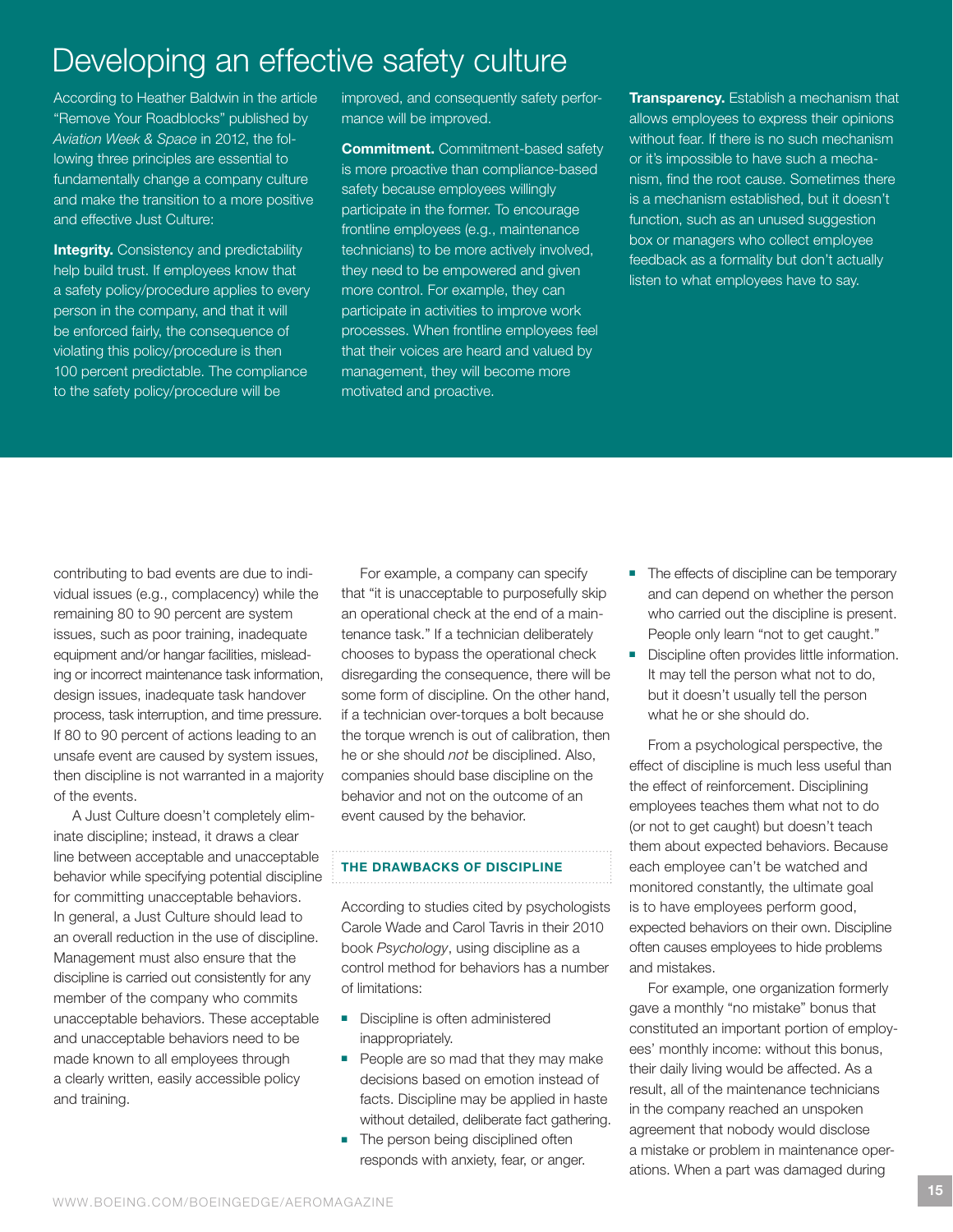### Key behaviors

A "Key Behaviors Initiative" is part of an airline's overall effort to reduce technician errors in airplane maintenance. Key behaviors are specific maintenance behaviors intended to minimize the frequency and impact of maintenance errors that could affect flight safety and reliability. One airline's program included the following key behaviors:

- 1. When performing critical systems or principal structures maintenance, review the current maintenance instructions before beginning a task.
- 2. Document all additional disassemblies not specified in the task instructions.
- 3. Document job status at the end of a shift or when moving to a new task.
- 4. Flag all disassemblies that might be inconspicuous to anyone closing the work area.
- 5. Confirm the integrity of each adjacent connection after installation of any line replaceable unit.
- 6. Complete all required checks and tests.
- 7. When closing a panel, conduct a brief visual scan for safety-related errors.

a remove-and-replace task, the technicians would not report it so they would not be disciplined — losing the "no mistake" bonus. They waited for the pilots to discover any problems during a revenue flight.

### EVOLVEMENT OF SAFETY CULTURE IN THE UNITED STATES

Since the mid-1990s, aviation safety culture has evolved through three stages for airlines operating in the United States:

Stage 1. Companies adopted event investigation tools such as MEDA to systematically investigate maintenance-caused events. Previously, airlines tended to blame individual technicians for making errors. Airline management worried that they would lose the ability to discipline people if they committed to MEDA investigations. Gradually through systematic investigations using MEDA, airlines began looking into factors that contributed to the technicians' errors that caused the events. Organizations started to realize that in most cases the errors were due to system issues rather

than individual factors like complacency. Disciplining technicians without fixing those system issues would do nothing to reduce the likelihood that the same error would occur in the future.

Stage 2. The FAA had the insight to realize that if they disciplined technicians through letters of investigation and certificate action, then technicians would not voluntarily report important safety-related information. The FAA encouraged airlines to establish an ASAP (see Advisory Circulars 120-66 and 120-66B), a joint program sponsored by the FAA, company management, and labor. An ASAP encourages employees to report safety issues (e.g., incorrectly performed maintenance, near misses, safety concerns, and hazards) at work. If a report is accepted by the Event Review Committee (composed of three members representing the FAA, airline management, and labor), regardless of the size of the event or its financial impact, the FAA promises no certificate enforcement action against the technician in exchange for information that otherwise may remain unknown.

Stage 3. Airlines promoted and implemented a Just Culture.

Note that the above stages are not sequential or mutually exclusive. They often overlap with one another and evolve together.

### CREATING AN EFFECTIVE SAFETY CULTURE

An airline culture that heavily emphasizes punitive actions is not compatible with SMS because discipline deters people from voluntarily reporting safety events and concerns, makes them less forthcoming with information when they participate in event investigations, and alters their usual performance to model expected behavior when they are observed during normal operations.

To establish and maintain a good safety culture, management must consider taking the following specific actions:

■ Tell employees what are acceptable behaviors and what are unacceptable behaviors. (See "Key behaviors" on this page.)